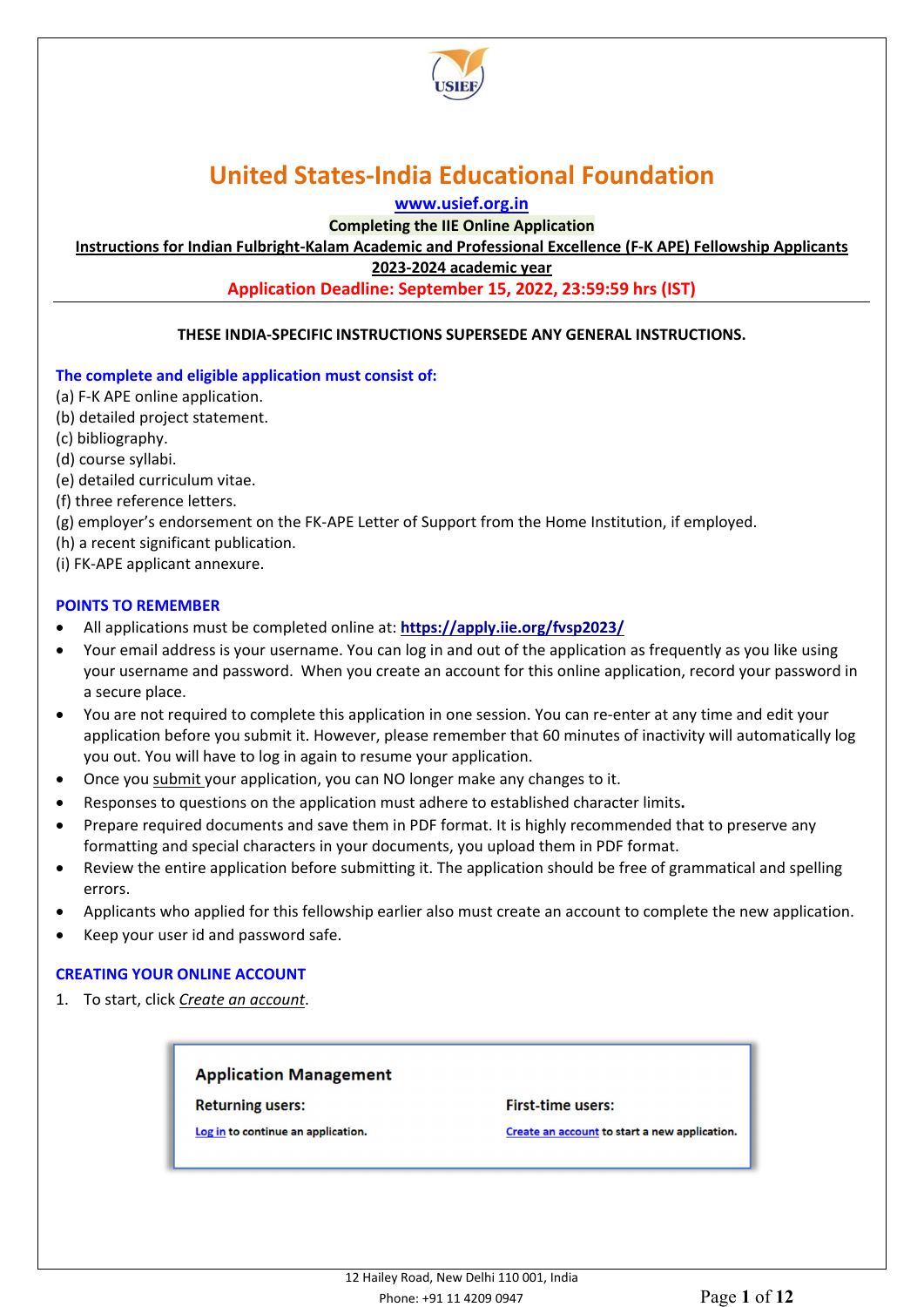

2. Enter your email address, first name, last name, and select your date of birth (Month-Date-Year) from the dropdown menu. **Your name must be entered exactly the way it appears (or will appear) on your passport.** 

| <b>Register</b>                                                           |  |  |  |
|---------------------------------------------------------------------------|--|--|--|
| To register for an account, please enter the information requested below. |  |  |  |
| <b>Email Address</b>                                                      |  |  |  |
| <b>First Name</b>                                                         |  |  |  |
| Last Name                                                                 |  |  |  |
| Birthdate                                                                 |  |  |  |
|                                                                           |  |  |  |
| Continue                                                                  |  |  |  |

**Note**: Use an email address that you will be able to access for at least two years after submitting your application. This is the email address you will use to log in to your application account. We recommend you do NOT use a work email address if you will not have access to it during your grant in the U.S.

- 3. Click Continue. You will receive an email from **Fulbright@iie.org** confirming that you have started the application. The email will include a temporary PIN. Follow the instructions in the email to activate your account using the temporary PIN.
- 4. You will be prompted to enter your pin and then create a password to complete login.

| Login                |                                                                                                                                                      |
|----------------------|------------------------------------------------------------------------------------------------------------------------------------------------------|
|                      | A temporary PIN has been sent to your email address. If you do not receive this message in the next few minutes, please check your junk mail folder. |
| Email                |                                                                                                                                                      |
| Account              |                                                                                                                                                      |
| <b>Temporary PIN</b> |                                                                                                                                                      |
| Birthdate            | v<br>$\checkmark$<br>$\check{ }$                                                                                                                     |
|                      |                                                                                                                                                      |
| Login                |                                                                                                                                                      |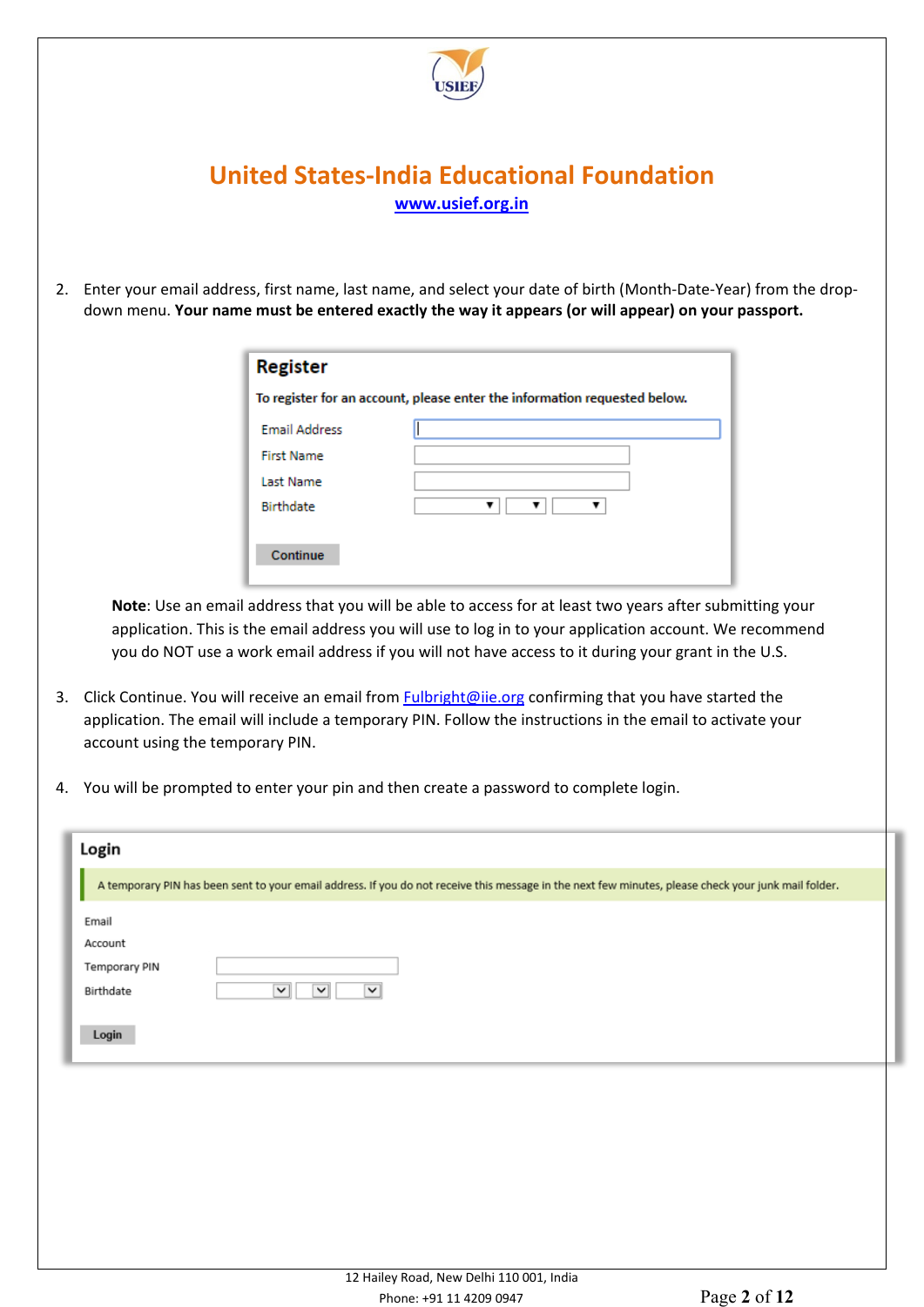

| <b>Set Password</b>                  | To protect the security of your account, please specify a new password. The password must meet complexity requirements.                       |
|--------------------------------------|-----------------------------------------------------------------------------------------------------------------------------------------------|
| New Password<br>New Password (again) | X At least one letter<br>X At least one capital letter<br>X At least one number<br>SC Be at least 12 characters<br>X New passwords must match |
| <b>Set Password</b>                  |                                                                                                                                               |

5. To revisit your application, click on *Log in with* your email address and password and further click on Fulbright visiting Scholar Program to complete your online application. DO NOT click on Start New Application as this will create multiple applications for you.

| <b>Application Management</b>      | Login<br>To log in, please enter your email address and password. |
|------------------------------------|-------------------------------------------------------------------|
| <b>Returning users:</b>            | <b>Email Address</b><br><b>Forgot Your Password?</b><br>Password  |
| Log in to continue an application. | Login                                                             |
|                                    |                                                                   |

In case you have created an application in the same portal in previous years you may log in directly using your previous email address and password and click on **Start New Application** to continue with your 2023-2024 online application.

#### *Follow the given steps to complete the online application:*

#### **WELCOME**

**Please Confirm You Have Read the Fulbright Policy Guidelines\***

Click "Yes" and press "Continue."

#### **PRELIMINARY QUESTIONS**

Complete the following preliminary questions before proceeding with the application form:

**Through which program country are you applying?** Select "India" from the drop-down list. You must be an Indian citizen to apply for this application.

#### **To which academic year are you applying?**

Select "2023-2024" from the drop-down list.

#### **Do you hold or are you applying for U.S. citizenship/ Dual citizenship/Permanent Residency?**

If you have or are applying for U.S. permanent residency, you are ineligible for the Fulbright program.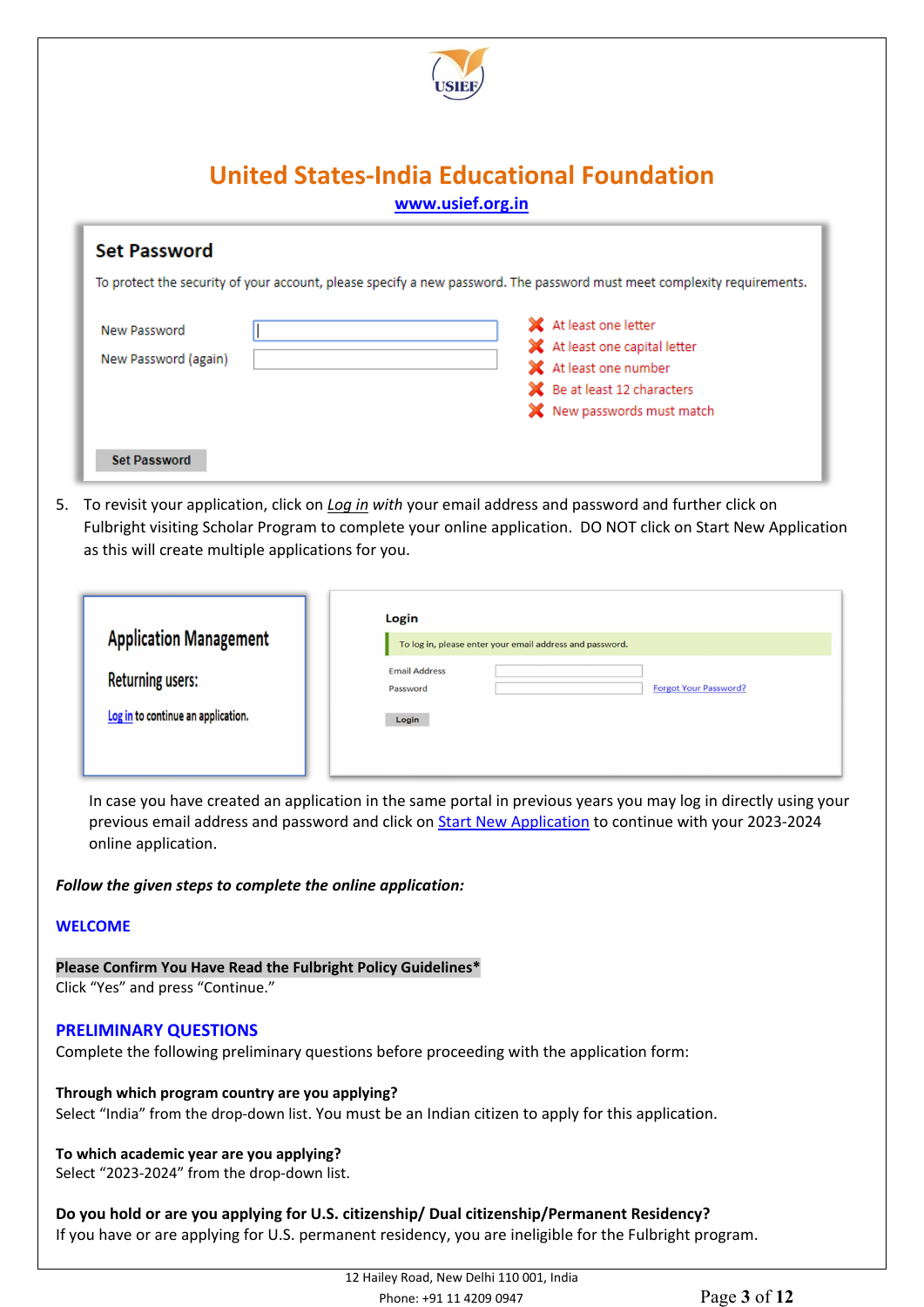

#### **Have you reviewed, and do you meet all program eligibility requirements for the country through which you are applying?**

Select "Yes" from the drop-down list and press "Continue."

#### **IIE Data Privacy Consent for Applicants in IIE-Managed Programs**

IIE values your privacy, and we encourage you to read our [Program Privacy Statement](http://www.iie.org/Learn/Privacy/IIE-Program-Privacy-Statement) that is located on the privacy page on IIE's website.

As this notice is intended for all applicants and participants of IIE-managed programs, the Program Privacy Statement outlines how IIE handles your data and includes the types of data we process, why we process it and with whom we share it.

Please note that IIE may be required to process data that is generally considered to be sensitive. IIE only processes this information when it is necessary to execute the management of your application or program. Please review the "What Types of Sensitive Personal Data Do We Process?" section of the Program Privacy Statement for more details.

#### **I have read IIE's Program Privacy Statement and give consent for IIE to process my data. \***

Select "Yes" from the drop-down list and press "Continue."

#### **COUNTRY INFORMATION**

This page provides information on address of USIEF, the Fulbright Commission in India, name of fellowship, website information and deadline.

#### **Select/Change Award**

**Select "Fulbright-Kalam Climate Fellowships for Academic and Professional Excellence" from the drop-down menu**.

#### **ONLINE APPLICATION FORM: PLEASE FOLLOW THE INSTRUCTIONS BELOW:**

#### **PERSONAL INFORMATION**

**Title:** Select the most appropriate title from the drop-down menu.

**Surname/Family Name, First/Given Name, Middle Name:** This will auto-populate based on your information provided during registration. Please review and ensure that your name should appear exactly as it appears on your passport. This spelling will be used on all documents related to your Fulbright-Kalam Fellowship. You can leave the suffix blank.

#### **Date of Birth (Month/Day/Year), City, Country of Birth**

- Add month, day and year of birth.
- Enter your city of birth in English.
- Select your country of birth from the drop-down menu.

**Sex:** Select your gender from the drop-down menu.

**Marital Status:** Please select most appropriate from the drop-down menu.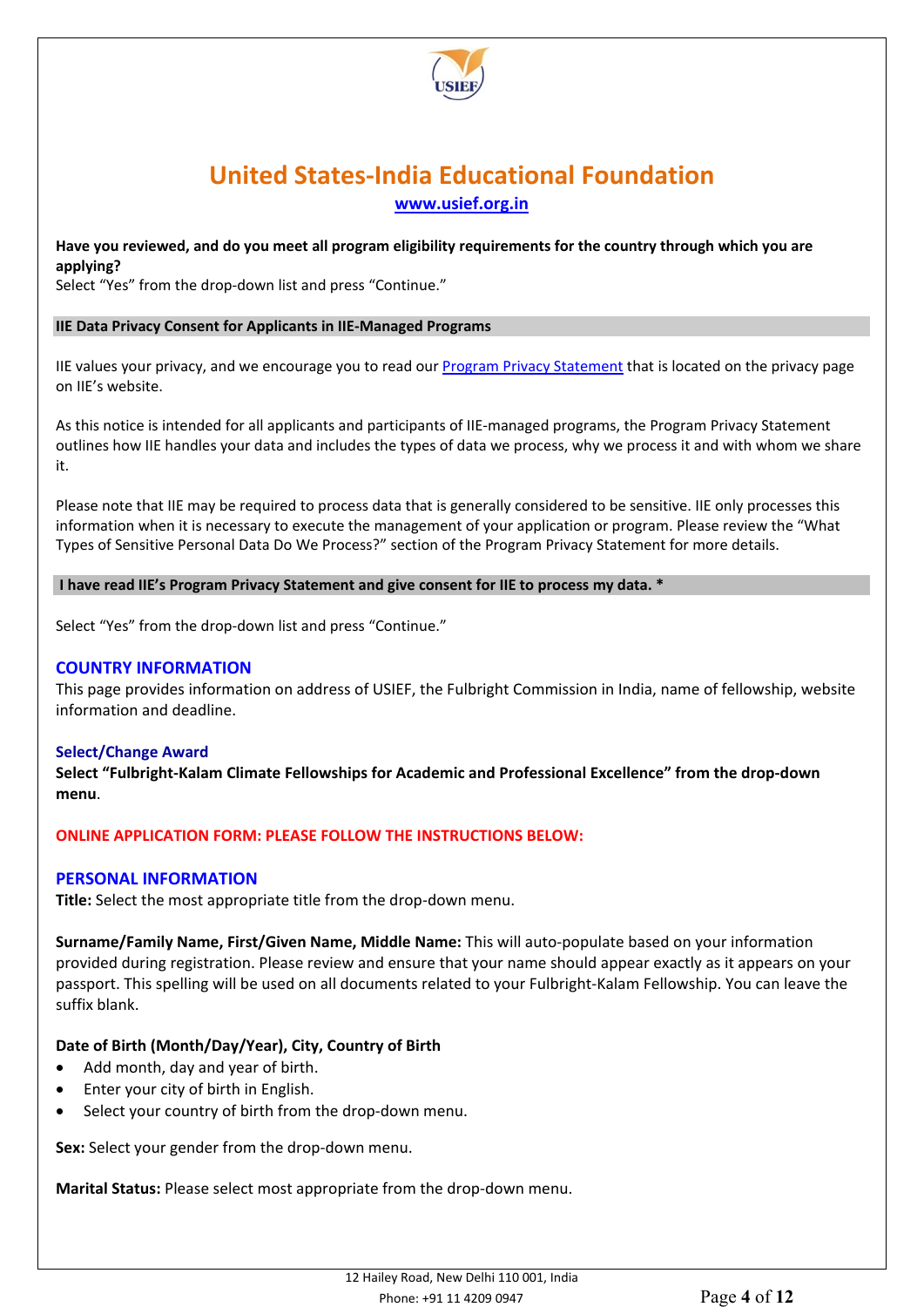

**[www.usief.org.in](http://www.usief.org.in/)**

**The Fulbright Program complies with the Americans with Disabilities Act (the "ADA") and is committed to diversity and inclusion. If you have any form of limitation that requires accommodation, please indicate in the space provided. This information is gathered only for statistical purposes and to ensure appropriate accommodation at a prospective host institution.**

**Country of Citizenship:** Select the country in which you hold primary citizenship from the drop-down menu.

**Country of Permanent Residence:** Select the country in which you legally reside from the drop-down menu.

**National Identification Number:** Please leave this blank.

Click *Continue* to save your responses and advance to the next section.

#### **CONTACT INFORMATION**

Complete items as per the online instructions.

**Email:** Please use an alternative email id that **you use** frequently.

#### **Emergency Contact Information in your India and U.S.**

Emergency contact should be the person who can be contacted in the event of an emergency. The contact can be of a person residing in the U.S. or in India. A**ccompanying or visiting dependents' names should not be entered as your emergency contact. It is mandatory to complete the emergency contact information**.

Click *Continue* to save your responses and advance to the next section.

#### **ACADEMIC AND PROFESSIONAL INFORMATION**

**Note:** Prepare and upload documents in PDF format as required (\*). Note page limits specified and ensure your documents do not exceed page limits.

**Curriculum Vitae/ Resume:** The curriculum vitae describes academic credentials and demonstrates a record of scholarly achievements (document should not exceed six (6) pages. Please upload your CV on this page of the online application). If you indicate books, articles or theses that are available online, please include the url links. If you have a professional website (e.g. design and visual arts), please include this url as well.

When composing curriculum vitae, it is important to include:

- Education (universities attended, degrees earned, and dates received)
- Professional positions held.
- Courses taught, and other services provided to students and the home institution.
- Publications (provide full citations and list them starting with the most recent)
- Other professional activities, such as workshops, seminars, and consultations
- Membership and activities in professional associations
- Professional honors, awards, and fellowships
- Community service

The application asks for similar information but provides limited space for answers. In the curriculum vitae, you should expand upon these topics to present more completely your accomplishments. Do not include photographs.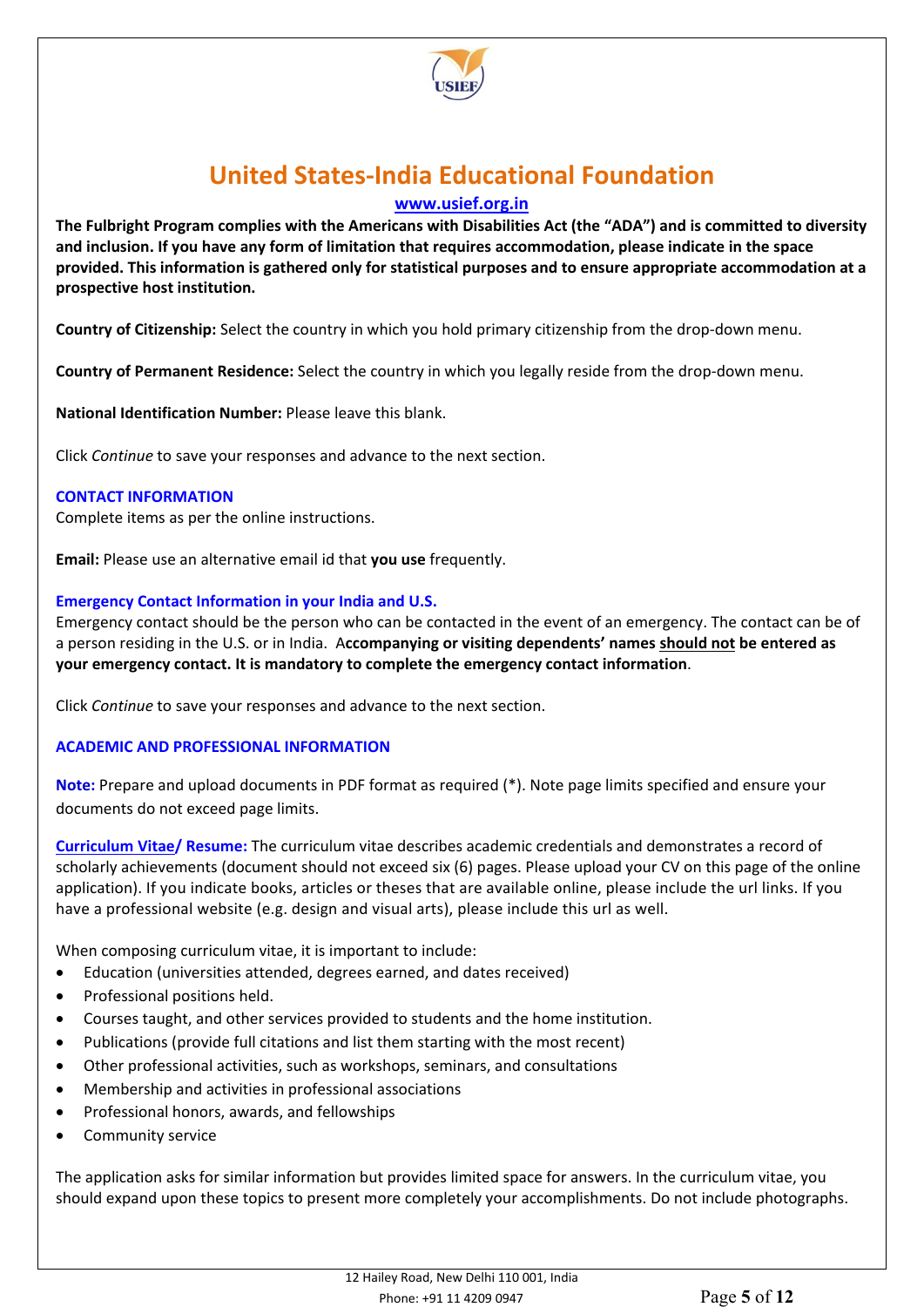

### **[www.usief.org.in](http://www.usief.org.in/)**

**Academic Background:** List up to **three completed degrees**; enter your highest degree first. (e.g. Ph.D., Master's, Bachelor's) by clicking on **"Add New Academic Background."**

**Current Professional Profile:** List your current and any relevant previous professional experience by clicking on **"Add Professional Profile."** 

List your most significant professional accomplishments, honors and awards and up to three significant publications (not more than 6 lines)

#### **Organizational Membership:**

List up to four professional memberships in cultural, educational, and professional organizations by selecting appropriate number from drop-down menu of organizational memberships you would like to add.

#### **Letter of Support from Home Institution:**

You can download and complete the "FK-APE Letter of Support from Home Institution Form" from the given link. <http://www.usief.org.in/Fellowships/Fulbright-Kalam-Climate-Fellowship.aspx> OR can get the signature from the employer in the institutional letter head confirming your availability to participate in the Fulbright award.

**Experience Abroad:** If you have traveled, lived, or studied in any country other than your own for more than three (3) months during the last six years, please list this experience below. This can include time overseas for education, research, business, vacation, etc. You may add additional information by clicking on "Add New Experience Abroad."

Indicate if you have entered US on J-I or J-2 visa and upload the copy of previous DS-2019. In case, you do not have the DS-2019 with you, upload the J visa.

#### **Previous Fulbright Grant(s):**

If you have previously been awarded a Fulbright Grant, please select "Yes" from the drop-down menu.

If you are receiving another Fulbright Scholar Program opportunity (i.e. excluding the Fulbright FLTA and Foreign Student Programs), please provide a brief justification as to why you should be considered for another award.

#### **LANGUAGE SKILLS:**

Complete proficiency of languages as per the online instructions.

#### **PLAGIARISM AGREEMENT**

**Plagiarism in any part of your application will result in your disqualification from participating in the Fulbright Visiting Scholar Program**. Please select appropriate response and *Continue*.

#### **PROJECT PROPOSAL**

**To which category of** *Fulbright-Kalam Climate Fellowships for Academic and Professional Excellence* **are you applying?**

**Select "Research", "Teaching/Research", or "Teaching" from the drop-down list. You can select only one of the three.** 

#### **Project Statement**

#### **Project Title**

The project title should succinctly describe the focus of the award activity (for example, "Geographic variation in pollination dynamics: Instances from native forests of California and the Western Ghats of India" or "Aerosol formation due to biogenic emissions and its impact on climate and air quality").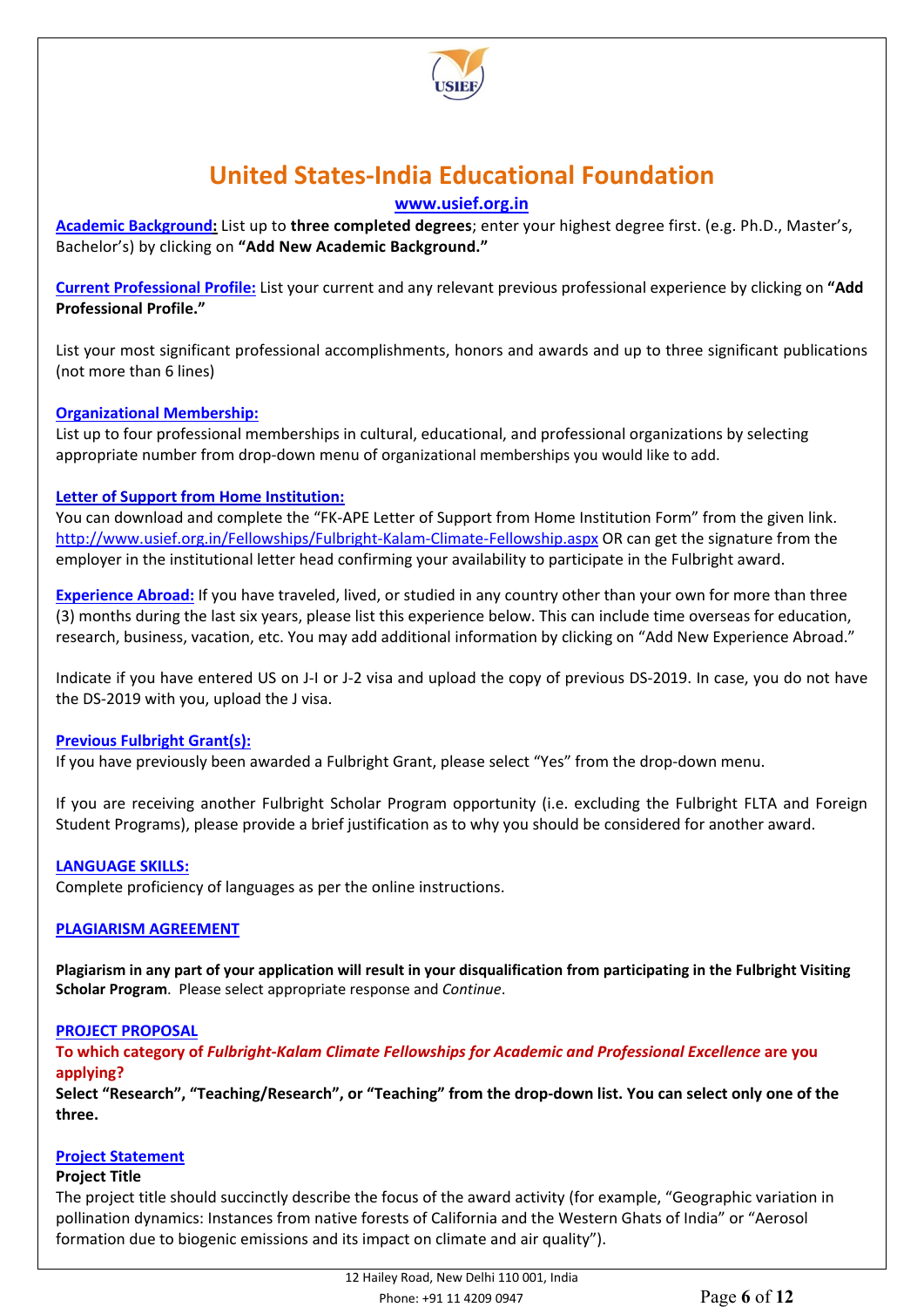

#### **Brief Summary of Project Statement**

In 3-5 sentences, provide a summary of the Fulbright project that easily allows non-specialists to appreciate the significance of the project or any potential contributions to the field. (700-character limit, use Roman characters only).

The project statement is the most vital component of the Fulbright application. Scholars with the most compelling, theoretically sound, well-written, feasible proposals are generally recommended for awards. Sometimes those with outstanding professional achievements assume that a brief, general project statement will be sufficient. It is not. To ensure a competitive application, your proposed project, as well as the strategy for completing it, should be thoroughly explained in three to five pages.

**Upload a detailed project statement of not more than five single-spaced pages (3,500 words) on this page of your online application form.** 

#### **FORMAT**

- **Do not exceed the page limit of the proposal.**
- Begin the project statement with your name, country (India) and the project title at the top of page one. At the top of each subsequent page, type your name and country (India).
- Organize your proposal in order of the following points, which appear in bold print, and use them as headings for sections of text in your statement.

#### **GUIDANCE FOR A RESEARCH PROJECT**

**Background:** Introduce the research topic. Place the project in academic or professional context by referring to major works by others on the subject.

**Objectives:** Clearly define the aims of the project.

**Methodology:** Describe the project. Explain the approach, methods and plan you will use (for example, interviews, library or archival research, or laboratory experiments). Indicate whether the proposed research is quantitative or qualitative.

**Significance:** Explain the importance of the project for the field, India and the U.S., and your own professional development. Indicate what effect you expect the opportunity to have on your teaching or professional work in India. (For example: new approaches to curriculum planning, student advising or pedagogy; expanding knowledge in the field through collaboration with U.S. colleagues). Briefly describe the expected impact of your participation on your home institution, community, or professional field.

**Evaluation and Dissemination:** Describe plans for assessment and distribution of research results in your home country and elsewhere.

**Justification for Residence in the United States for the Proposed Project:** Indicate why it is necessary to conduct the research onsite in the United States.

**Research Plan and Timeline:** Provide a monthly/quarterly timeline of the execution of your Fulbright-Kalam project in the U.S.

**English Proficiency:** Describe your schooling in English, use of English and competence level in speaking, reading and writing.

**Other:** If applicable, indicate the quantity, format, and transportation requirements for any botanical, zoological or mineral samples that you will need to bring to the United States for analysis.

#### **ADDITIONAL CONTENT RECOMMENDATIONS**

You might find the following additional advice from former Fulbright scholars, reviewers, and program staff useful in preparing a more competitive application.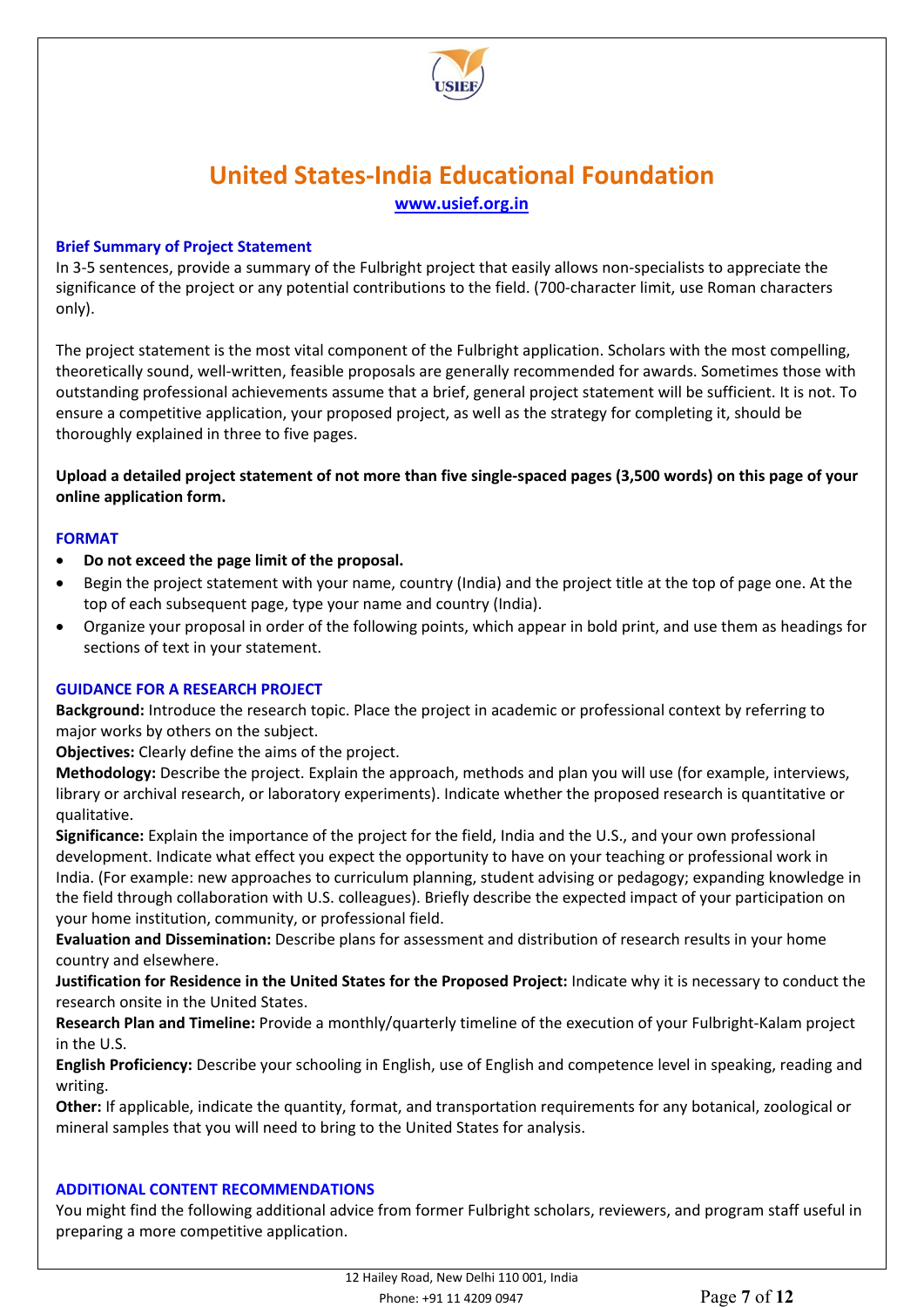

### **[www.usief.org.in](http://www.usief.org.in/)**

- Submit a clear and complete project statement that introduces you professionally to your colleagues in the United States. The best applications are those that reflect the applicant's purpose and intent.
- Make sure that your qualifications and your expertise match the objectives in your project statement. You should be able to show that you are qualified to accomplish what you are proposing to do.
- Emphasize how your project will benefit the host institution or other scholars in your field both in India and in the United States. Address in your project statement the ways in which you will use the experience upon your return. What is the likely impact of your experience abroad? How will you use what you learned upon your return, professionally and personally?
- Discuss any preparatory steps you have taken or will take before starting your grant. For example, if you plan to bring samples of plants, chemicals, human tissue, etc., indicate that you have discussed your plans with your prospective host and applicable agencies to determine what clearance and approval processes are needed.
- Connect your past experience to what you are preparing to do if you receive an award. Explain the project's significance and its importance to the field. Focus on what can be reasonably accomplished during the period of the grant.
- Do not assume that your suitability for the project is self-evident. Your standing in your field may not be well known to reviewers. You need to make a case for yourself based on your past experience and current scholarly endeavors. Explain the significance of your project in language that will be understood by reviewers from outside your field.
- Do not stress only how a Fulbright grant will benefit you or your career. Remember that the program is intended to foster mutual understanding between cultures and nations.
- Be specific in describing your previous work and in laying out the nature of your proposed Fulbright activity. A frequent failing in applications is that the proposal is underdeveloped or too imprecise to give reviewers a clear sense of the endeavor.

#### **STYLE RECOMMENDATIONS**

- Express what you can bring to the program clearly and succinctly. Think of the basic questions that need to be answered: Why should I apply for a Fulbright award to come to the United States? If selected, what will I do and how will I do it? What preparations have I made to complete the project? What can I contribute to the Fulbright Program? What will the results of my participation be? Include only the most pertinent information in forming your responses so as not to exceed the page restrictions. At the same time, you should avoid writing a proposal so brief that it will be difficult for the reviewer to understand the project.
- Emphasize key points in the first paragraph of the proposal. Reviewers examine many Fulbright applications and having to search for the main points of the proposed activity is not helpful. You should grab the reviewer's attention quickly and state clearly what you want to do, why it is important and how you will do it. You should use the rest of the proposal to support your statements in the opening paragraphs.
- Pay attention to style in your proposal. You may want to use the first person, but you should avoid flooding your proposal with "I's" or referring to yourself in the third person.
- Keep your proposal simple and straightforward so that an educated reader from another discipline can understand it.

**Bibliography:** You will have to provide a list of one to three pages of references relevant to the proposed research. This link will show only if you are applying for **Research** or **Teaching/Research** grant.

**Course Syllabi:** This link will show only if you are applying for **Teaching** or **Teaching/Research** grant. You will have to provide a list of one to three pages of references relevant to the proposed research. For Teaching or

Teaching/Research proposals provide up to 10 pages of sample syllabi for courses you either propose to teach or have taught. It is strongly recommended that you upload in PDF format.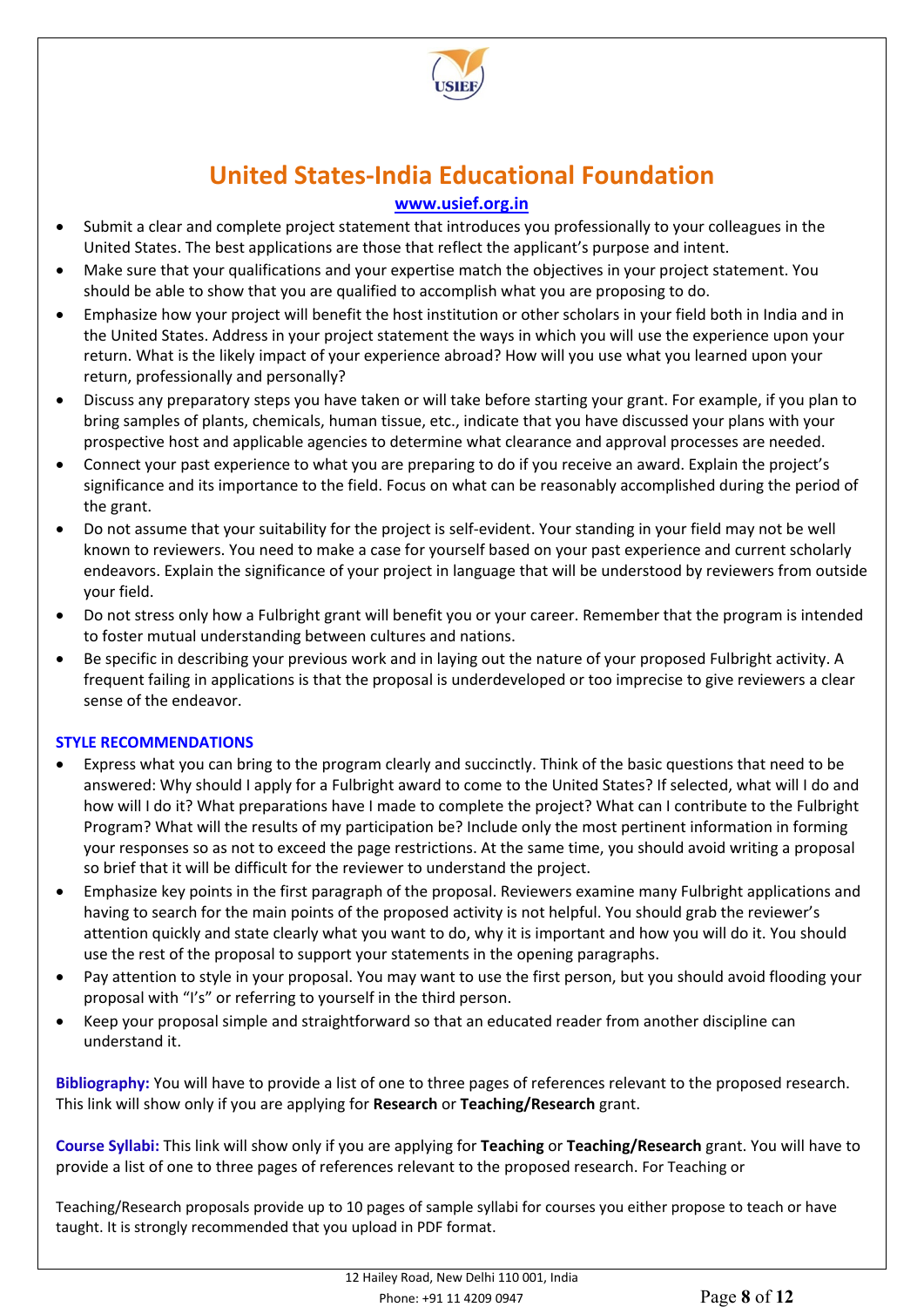

#### **GUIDANCE FOR A TEACHING PROPOSAL**

**Teaching Experience:** Describe the range of courses you have taught, including the teaching methods used. Indicate your involvement, if any, in curriculum planning, thesis guidance and administrative responsibilities. Explain how your experience will be relevant to your proposed teaching in the United States.

**Proposed Teaching:** Explain what you propose to teach in the United States.

**English Proficiency:** Describe your schooling in English, use of English and level of competence in lecturing and speaking, reading, and writing.

**Expected Outcomes:** Indicate what effect you expect the opportunity to have on your teaching or professional work in your home country (for example, innovative approaches to curriculum planning, student advising or pedagogy; expanding knowledge in the field through collaboration with U.S. colleagues).

Briefly describe the expected impact of your participation on your home institution, community, or professional field.

#### **Academic Discipline**

**Major Academic Discipline**: Select the most appropriate discipline from the drop-down menu. **Primary Specialization**: Select the most appropriate discipline that is closest to your Fulbright-Kalam project.

Briefly describe the area of the field in which you plan to specialize.

#### **Intended Grant Period**

Fulbright-Kalam Climate Fellowships for Academic and Professional Excellence are for 4-9 months for teaching, research or a combination of teaching and research at a U.S. institution. If you are applying for a Flex Award, the minimum length of the total grant is four months, and the maximum is six months. Flex Awards are offered for research grants only. Flex candidates should indicate the dates of the first segment in the online application. In the [applicant annexure,](http://www.usief.org.in/uploadip/ip2023-24/FK_APE_Applicant_Instructions.pdf) however, Flex candidates should include dates for both segments. You are required to indicate the period in which you can complete your proposed project in the U.S. Please determine your grant duration carefully.

**Note:** The duration will not be changed later. It is recommended that you plan your program during the U.S. academic year (generally August/September through May), when your U.S. colleagues are more likely to be available. You cannot begin your grant before August 2023 or after March 2024.

#### **Institutional Affiliation**

**Have you made arrangements for affiliation with a U.S. host institution?** Select "yes" or "no" from the list to indicate your response.

#### **Host Institution(s)**

Click "Add Institution" to provide information on the institution with which you have arranged an affiliation, as well as the faculty member or campus host with whom you have been in contact.

**You will be affiliated to only one U.S. host institution for your entire grant duration.** 

USIEF strongly recommends all applicants to identify institutions with which they wish to be affiliated and to correspond, in advance with potential host institutions. However, this is not mandatory.

Irrespective of whether or not you have obtained letters of invitation from the U.S. host institutions, please complete this page. Please list up to three institutions, in order of priority along with the requested details.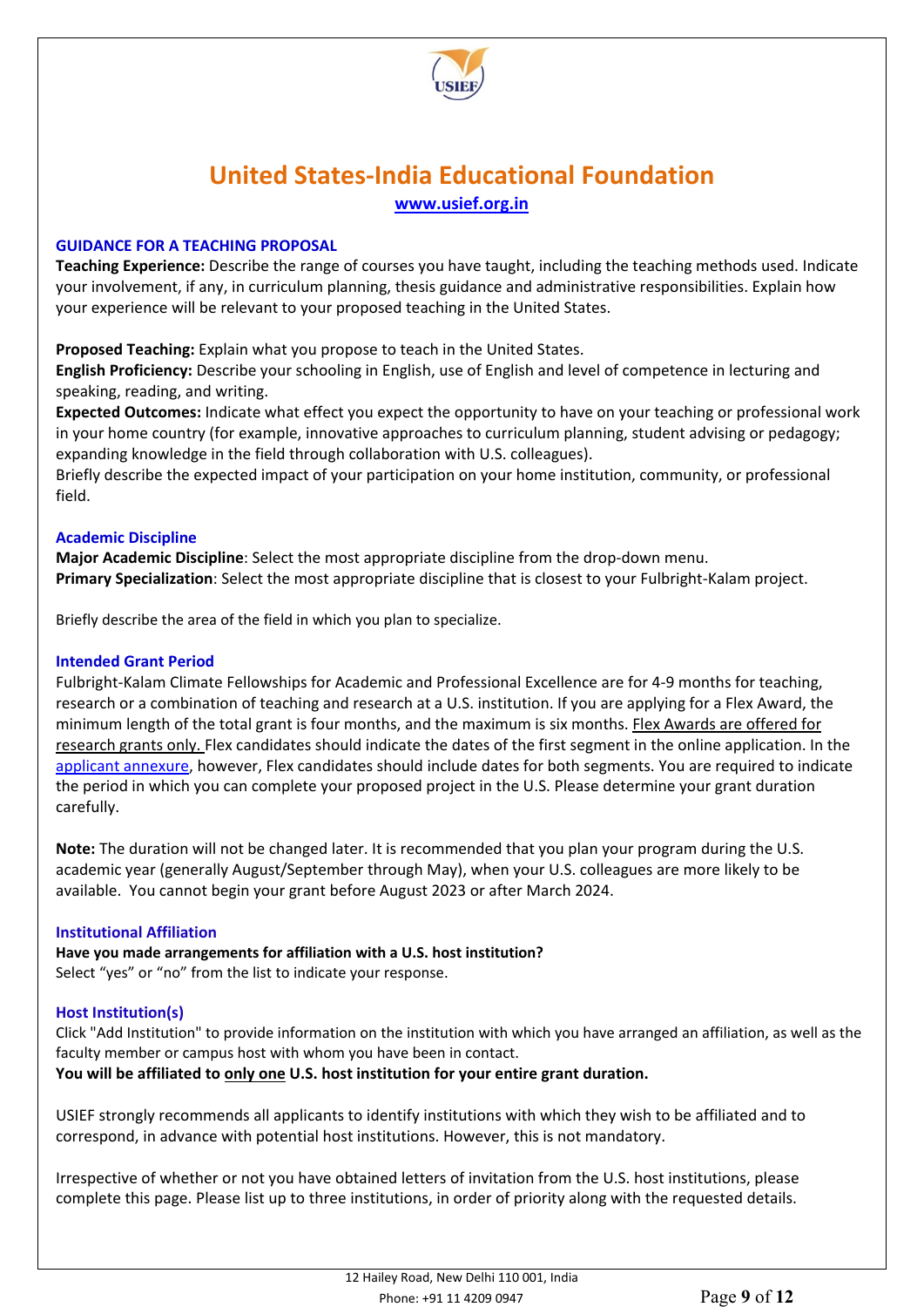

### **[www.usief.org.in](http://www.usief.org.in/)**

If you made arrangements for affiliation with a U.S. host institution, provide the following information and attach your letter of invitation in the document upload section later in the application. If you have not made arrangements for affiliation, identify **three preferences in order of priority**.

#### **Letter of Invitation**

- Please upload the invitation received from the university/research lab here. Letters of invitation should be typed on institutional letterhead and signed. The letter should also contain the proposed academic year.
- It is necessary that you upload the host invitation letter to your online application. If an invitation arrives after you have submitted the application, forward the invitation to **[ape-climate@usief.org.in](mailto:ape-climate@usief.org.in)**
- If you cannot find the name of your preferred institution in the search menu, then type in the institution's name in the text box provided.
- Invitations do not ensure selection for an award.

#### **Alternate Awards**

You can apply for only ONE Fulbright-Kalam fellowship category during a competition cycle. Please enter below the names of any alternate awards for which you are being considered.

#### **GRANT & TRAVEL PLANS**

#### **Financial Information:**

**Do you expect to receive sabbatical pay, paid leave of absence, or other sources of financial support during your Fulbright grant?** In case, you are sure that you will receive sabbatical or paid leave then say "Yes" and upload your salary certificate. If not, then please say "No" and continue and complete the application.

#### **Additional Grants, if applicable.**

**Passport:** If you have a valid passport *(valid passport is that which has expiry six months beyond your grant end date)*, please upload the bio page of your passport that bears your name, place and date of birth, passport number, place and date of issue for yourself and your dependents.

#### **Accompanying Dependents**

#### **How many dependents do you intend to have accompany you to the United States?**

Please indicate if you plan to take any dependents (spouse and children below 21 years of age) with you to the U.S. At this stage of your application, passport information for your dependents is not required. The Fulbright-Kalam Climate Fellowships for Academic and Professional Excellence provide travel and financial support for one accompanying dependent only. If short-listed for the grant, then you must submit a bank statement with adequate amount to sustain your dependent(s) in the U.S.

#### **ADDITIONAL INFORMATION**

#### **Country-specific Materials:**

Upload the PDF format of the completed **[FK-APE Applicant Annexure](http://www.usief.org.in/uploadip/ip2023-24/FK_APE_Applicant_Instructions.pdf)** on this link.

**Supplemental Materials:** If you have any additional documentation, upload those here. If not, leave it blank.

**Additional Documentation:** Upload here a copy of your recent significant publication (not exceeding 30 pages) in pdf**. Note: Do not upload more than one publication.**

**Note: DO NOT upload any copies of diplomas/marksheets and degree certificates.**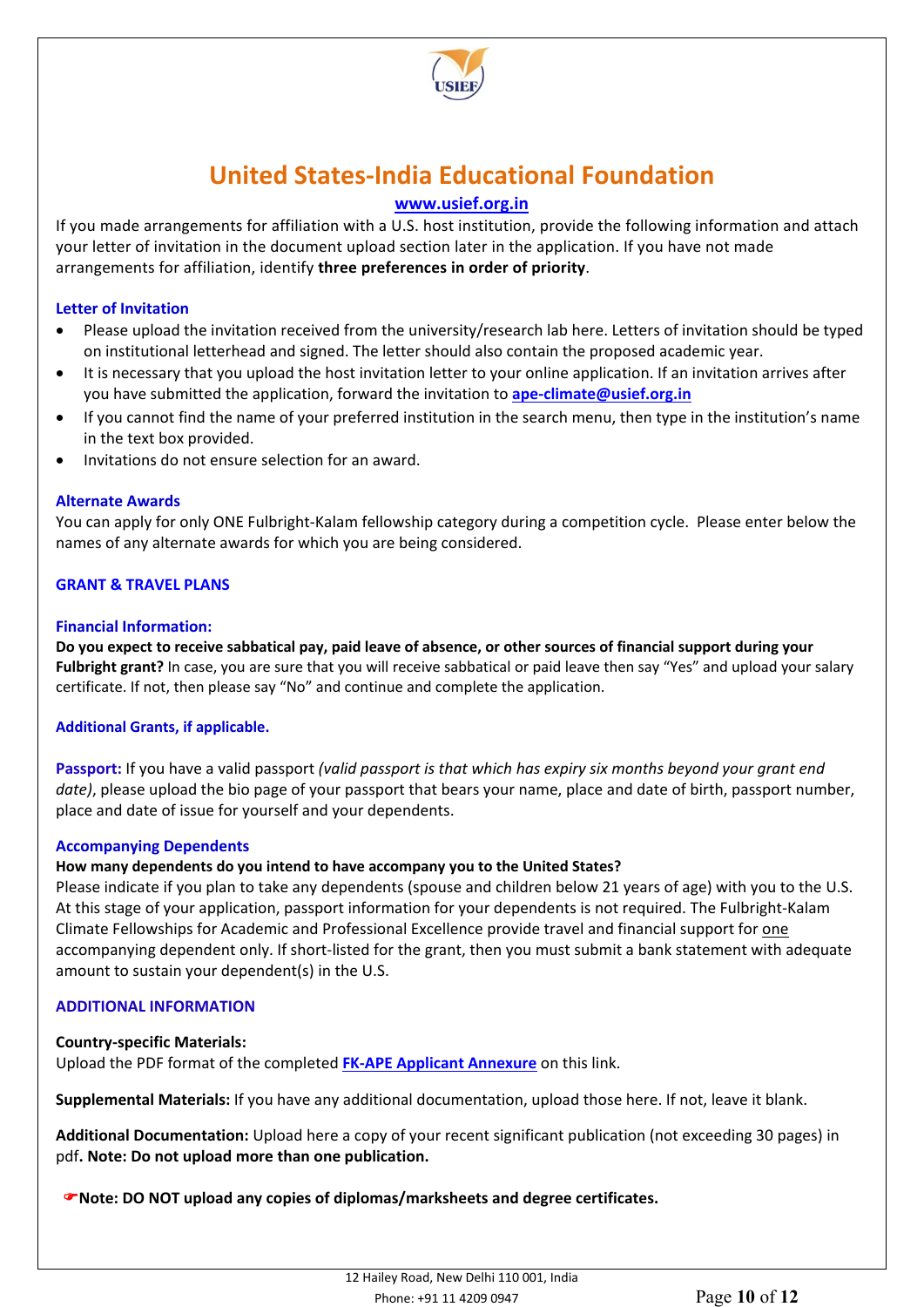

#### **OUTREACH SURVEY**

#### **How did you learn about the Fulbright Visiting Scholar Program?**

Please mark the check box(es) and, if necessary, type in the text field(s) how you learned about the Fulbright-Kalam Academic and Professional Excellence Fellowship.

### **How long did you consider applying for a Fulbright-Kalam Academic and Professional Excellence Fellowship before submitting this application?**

Please select from the drop-down menu.

**What were the major factors in helping you decide to apply for a Fulbright Visiting Scholar award?** Please note that **Fulbright Visiting Scholar** is a generic term. The Fulbright-Kalam Academic and Professional Excellence Fellowship is one of the fellowships from India that falls under this category.

Please select all that apply from the drop-down menu.

#### **RECOMMENDATIONS**

Click the "**Add Recommenders"** button in the left corner of the application form to register your referees. You will need to complete the reference registration form to allow your referee(s) to submit your references online. It is imperative that you accurately enter the information as your referee will receive an automated email informing him/her of the online reference process. Your referees will receive an email from **Fulbright@iie.org** directly, asking them to register for the website and complete their recommendations.

This process will happen as soon as you provide their contact information and click on "Invite Recommenders." **You will receive an email notification after the referee submits the online recommendation letter. References must be submitted no later than September 15, 2022.**

- Do not request more than three referees to submit letters of reference.
- Please provide your referees with a copy of your project statement.
- References should be from people qualified to evaluate your professional work, the abilities you bring to the proposed project, your ability to adapt to another country and culture, and the merits of the project itself.
- References can come from your home institution, but at least one of the references should be from a colleague in your field outside your home institution.
- Choose your referees carefully and contact them early. The letters of recommendation need to accompany the application as it could otherwise be weakened by an insufficient number of references.
- Do not ask someone for a letter of reference unless the person is well acquainted with your qualifications. A pro forma letter from a well-known scholar, a contact abroad or a prominent government official will carry less weight than a realistic assessment of your abilities from someone who knows you and your work well.
- References must be written in or translated into English.
- It is your responsibility to ensure that reference reports are submitted by the deadline.
- Candid, frank reference reports or letters of reference help reviewers place your research proposal within your home institution's objectives and plans for growth. References also provide evidence of your reputation within your discipline.
- **Request your referees to specify their name and designation in the letter of reference. Reference letters without referee name will not be considered.**

**Note:** Letters of recommendation and language evaluations may be submitted before or after you submit the application. However, ensure that your referees complete their letters of reference prior to the application deadline.